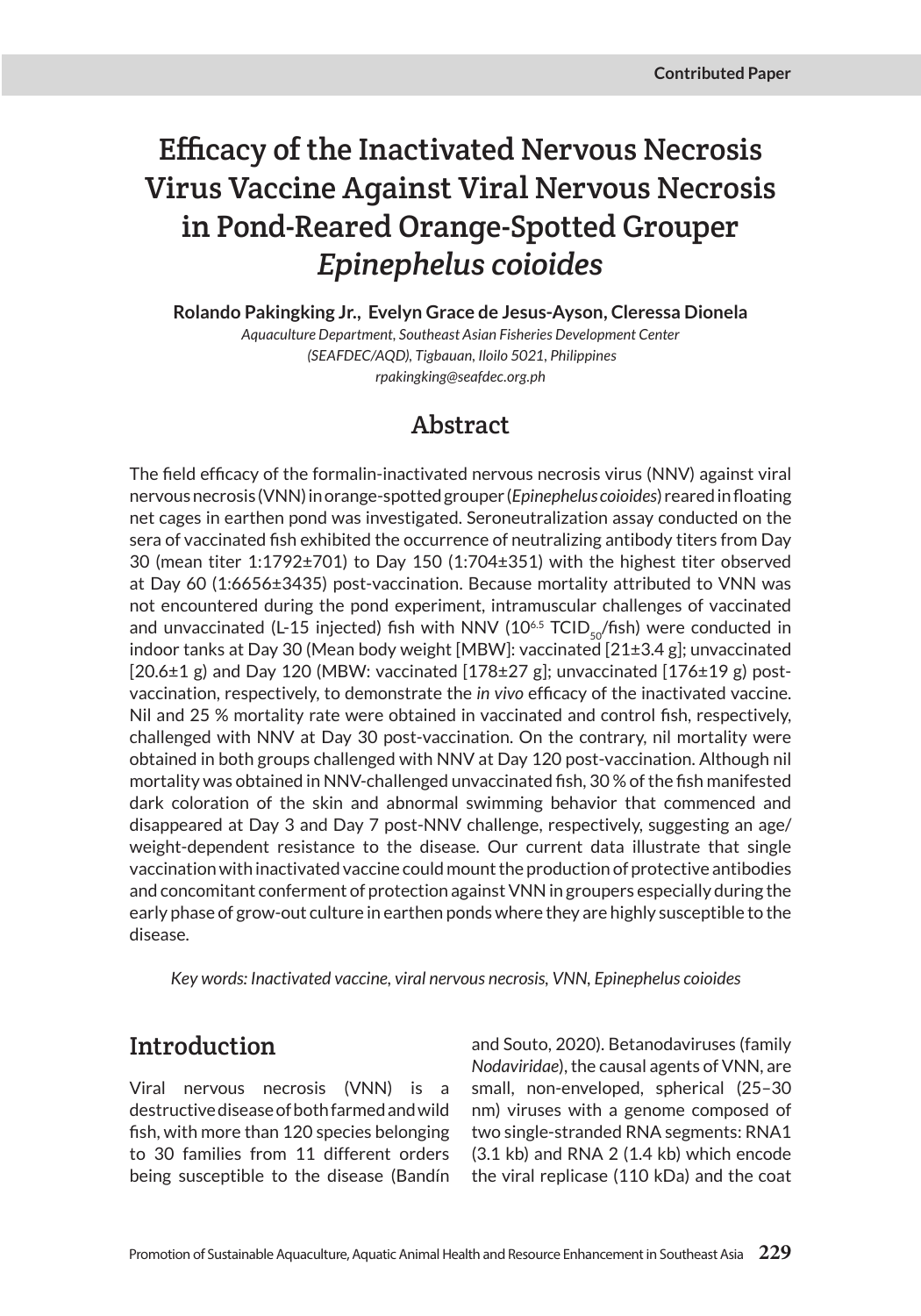protein (42 kDa), respectively (Comps *et al*., 1994; Mori *et al*., 1992; Thiery *et al*., 2012). A third RNA segment, RNA3 (0.4 kb), is sub-genomically transcribed from RNA1 in the infected cells and correspondingly encode a protein with potent RNA silencing-suppression activity (Iwamoto *et al*., 2005; Sommerset and Nerland, 2004). Four genotypes have been designated based on the coat protein gene sequences including striped jack nervous necrosis virus (SJNNV), tiger puffer nervous necrosis virus (TPNNV), redspotted grouper nervous necrosis virus (RGNNV), and barfin flounder nervous necrosis virus (BFNNV) (Nishizawa *et al*., 1997). Among these, RGNNV and genetically related viruses have by far been implicated in mass mortalities of hatchery-reared high-value marine fish species including groupers (*Epinephelus* spp.), sea bass (*Lates calcarifer*), and pompano (*Trachinotus blochii*) in the Philippines (Maeno *et al*., 2004, 2002; Pakingking *et al*., 2011).

Control of VNN via elimination of viruscarrying broodfish by RT-PCR (Nishizawa *et al*., 1994) and disinfection of eggs by ozonation (Mori *et al*., 1998) has been carried out but despite the rigid screening of broodstocks for nervous necrosis virus (NNV) by RT-PCR and cell culture isolation, sporadic outbreaks of VNN still occur. Because of the ubiquity of NNV in the marine environment, unpredictable outbreaks of VNN in floating net cages in the open sea is also inevitable (Nakai *et al*., 2009). In addition, broodstocks obtained from the wild, though apparently healthy, most often than not carry some residual infectious NNV in their system that may proliferate rapidly once these fish are confronted with abiotic disease-causing agents such as abrupt temperature changes and abnormal water physicochemical parameters (Gomez *et al*., 2004; Mushiake *et al*., 1994, 1992).

In our previous bioassay experiments in tanks, we successfully demonstrated

the efficacy of the formalin-inactivated Philippine strain of NNV in sea bass, groupers, and pompano juveniles against experimental challenges, i.e. via injection and immersion, with the homologous NNV (Pakingking *et al*., 2011, 2010, 2009). We also noted that a potent anamnestic response would arise when vaccinated groupers that survived NNV challenge were re-exposed to infectious NNV as indicated by substantial increases, i.e. up to six-folds or higher, in NNV-neutralizing antibody titers in NNV re-challenged fish (Pakingking *et al*., 2010). Although our tank studies have clearly demonstrated the efficacy of the formalin-inactivated Philippine strain of NNV vaccine against experimental NNV challenge, however, its field efficacy has not yet been thoroughly investigated. Thus, in this context, the field efficacy of the formalin-inactivated Philippine strain of NNV vaccine was tested in orange-spotted grouper, a highly susceptible fish species to VNN, reared in floating net cages in earthen pond in Dumangas Brackish Water Station (DBS) of the Aquaculture Department, Southeast Asian Fisheries Development Center (SEAFDEC/AQD). Specifically, we examined the immunogenicity and protective immunity of the inactivated-NNV vaccine in the context of its ability to induce the production of NNV-neutralizing antibodies and conferment of protection in fish against artificial NNV challenge.

## Materials and methods

#### **Fish**

A total of 210 healthy orange-spotted grouper juveniles (*E. coioides*) with mean body weight (MBW) of 8 g, obtained from a private hatchery in Roxas City, Capiz, Philippines, were stocked in 1000-L tank supplied with sand-filtered and flowthrough seawater at 28 ˚C. Fish were allowed to acclimate for 2 weeks before the start of the experiment. They were fed SEAFDEC/AQD formulated diet (3 %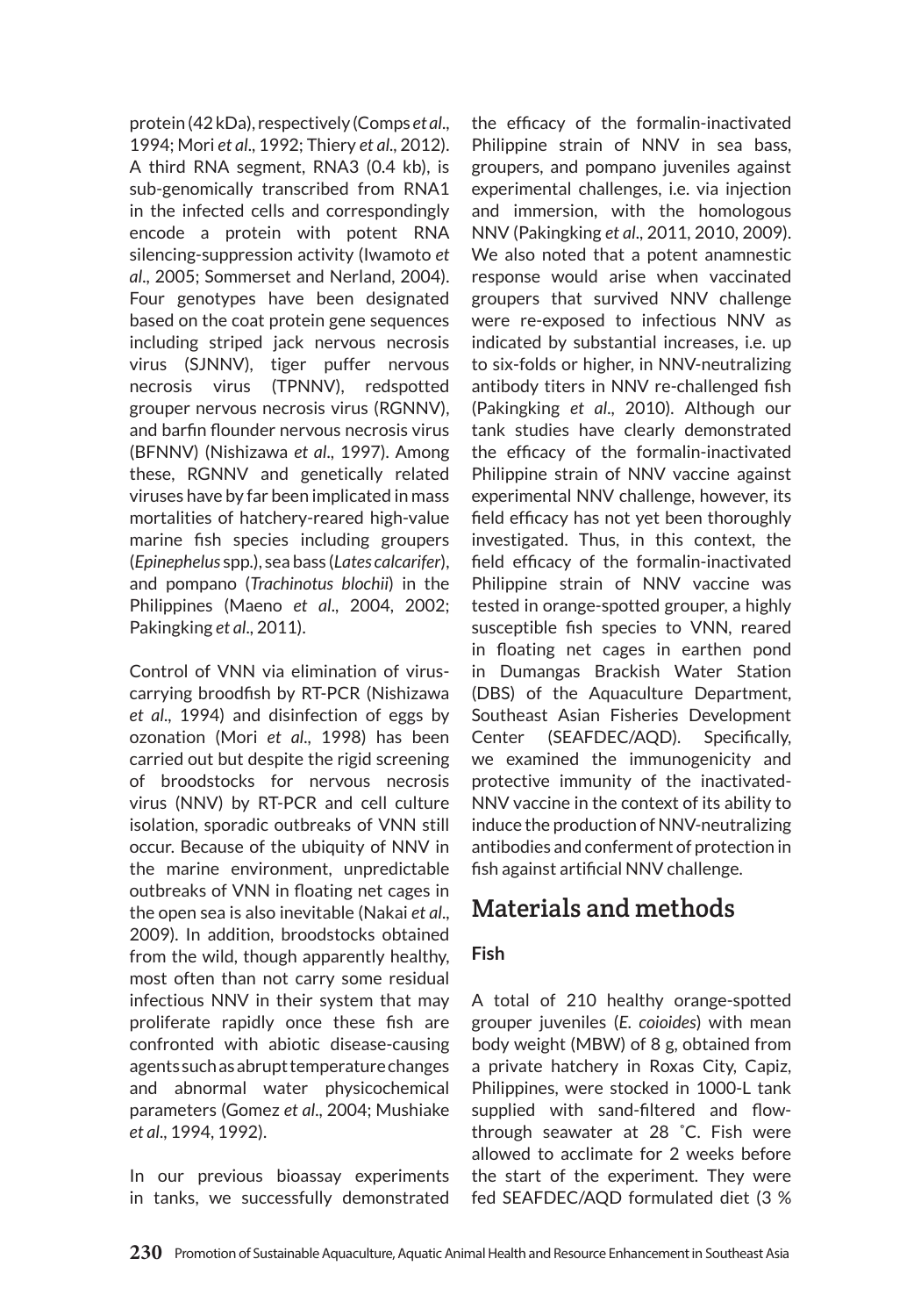body weight) once a day throughout the experiment. Prior to the conduct of the vaccination experiment, brain samples of 10 randomly chosen fish were aseptically dissected and screened for NNV by nestedstep RT-PCR (Nishizawa *et al*., 1994). All samples examined were negative for NNV.

#### **Virus strain**

 The OSGBF1E strain (Genotype: red spotted grouper nervous necrosis virus; RGNNV) of NNV was used as vaccine immunogen in the preparation of the vaccine (Pakingking *et al*., 2009). NNV was propagated in E-11 cells (Iwamoto *et al*., 2000) using L-15 medium supplemented with 2 % fetal bovine serum (FBS).

#### **Preparation of the vaccine**

The formalin-inactivated vaccine was prepared following the published method of Pakingking *et al*. (2009, 2010, 2011). Briefly, the OSGBF1E strain at a titer of 10<sup>9.2</sup> TCID<sub>50</sub> ml<sup>-1</sup> was inactivated with 0.5 % formalin, followed by incubation at 4 ˚C for 10 days. The vaccine was ascertained to be completely inactivated, i.e. free of any residual infective virus, by showing no CPE in E-11 cells after three serial passages.

#### **Vaccination**

Vaccination of groupers was carried out by first anesthetizing fish in holding aquaria (500 L) with MS222. Two hundred grouper juveniles (MBW: 8.3±1.2 g) were randomly divided into two groups. The first group composed of 100 fish were intraperitoneally (IP) injected with 100 µl of the vaccine (pre-inactivation titer:  $10^{9.2}$  TCID<sub>50</sub> ml<sup>-1</sup>) and stocked in 2×3×1.0 m floating net cage in the pond. Correspondingly, the same number of individuals were also injected with an equal volume of L-15 medium (control group). At different time points post-vaccination, i.e. Days 30, 60, 90, 120, and 150, blood samples were collected from the caudal

veins of 5 fish randomly collected from each of the cages. Quantification of the neutralizing antibody titers in the sera of fish were done following the method described in the succeeding section. Both vaccinated and unvaccinated fish were monitored periodically for any signs of VNN.

#### **Neutralizing antibody assay**

Neutralizing antibody titers in the sera of both vaccinated and unvaccinated fish were quantified using the method of Pakingking *et al*. (2011, 2010, 2009, 2009). At each sampling time, fish (n=5) were randomly collected from each of the vaccinated and unvaccinated group, anesthetized, followed by the collection of blood from the caudal vein of fish. After allowing the blood to clot at 4 ˚C overnight, the serum was obtained by centrifugation at  $1500 \times g$  for 15 min. The serum was then divided into several aliquots and stored at -20˚C until used. To quantify the NNV-neutralizing antibody titer in the sera of fish, a seroneutralization assay was conducted following the method of Pakingking *et al*. (2011, 2010, 2009). Briefly, fish sera were diluted with 39 volumes of Hanks' balanced salt solution supplemented with penicillin (100 IU ml- $1)$  and streptomycin (100 µg m $11)$  (HBSS-PS). They were then diluted twofold with HBSS-PS and mixed with an equal volume (50  $\mu$ l) of the viral suspension (50  $\mu$ l, 10<sup>2</sup>  $TCID_{50}$ ). Immediately after incubating the mixture at 25 ˚C for 60 min, aliquots of each mixture were inoculated into four wells of the 96-well plate seeded with E-11 cells at approximately 80 % confluency. Cytopathic effect (CPE) was observed daily for ten days and the NNV-neutralizing antibody titer was calculated according to Reed and Muench (1938).

#### **Virus challenge**

 At day 30 and 120 post-vaccination or L-15 injection, twenty and ten fish respectively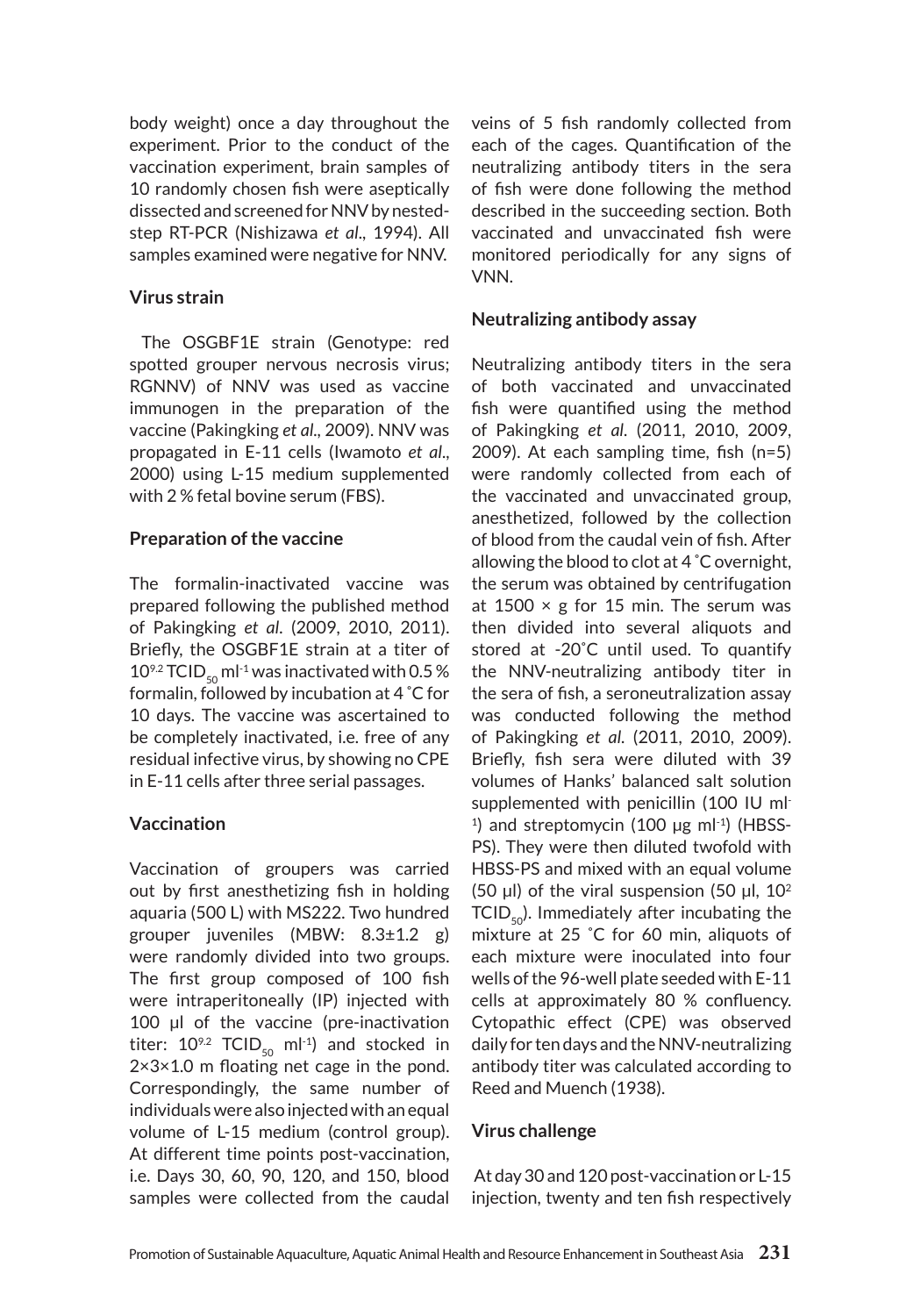from each vaccinated and unvaccinated group were randomly collected and brought to the Infection Building, Tigbauan Main Station, SEAFDEC/AQD. These fish were intramuscularly challenged with NNV at an inoculum dose of  $10^{6.5}$  TCID<sub>50</sub>/ fish and periodically observed for 14 days post-NNV challenge. Brains and kidneys of dead and surviving fish were aseptically collected and subjected to virus titrations. Prior to dissection, blood samples were taken from the caudal vein of surviving fish for NNV-neutralizing antibody detection.

#### **Virus titrations**

NNV titers in the brains of dead and surviving fish were quantified following a protocol adapted from the previous study of (Pakingking *et al*., 2011, 2010, 2009).

#### **NNV detection in fish by RT-PCR amplification**

The brains of vaccinated and unvaccinated fish at the termination of the experiment were examined by nested-step RT-PCR (Nishizawa *et al*., 1994).

#### **Statistical analysis**

Statistical analysis was carried out using Fisher's exact probability test for fish mortalities and Mann Whitney's U-test for neutralizing antibody titers (Pakingking *et al*., 2010).

## Results and discussion

The field efficacy of the inactivated Philippine strain of NNV vaccine in orange-spotted grouper juveniles, a highly susceptible fish species to VNN, via intraperitoneal (IP) injection was investigated in the current study. We employed the IP injection because this mode of vaccine administration has been proven efficient in upregulating the immune system of fish to produce potent NNV- neutralizing antibodies as documented in our previous reports (Pakingking *et al*., 2018, 2011, 2010, 2009). Accordingly, we were able to establish and compare the kinetics of NNV-neutralizing antibody productions in vaccinated groupers reared in floating net cages in earthen pond at different time points post-vaccination and with our previous data generated on tank trials, respectively (Pakingking *et al*., 2011, 2010, 2009).

The result of seroneutralization assay conducted prior to the IP injection of groupers with either L-15 (control) or inactivated NNV vaccine showed the absence of NNV-neutralizing antibodies (<1:80) in the sera of fish. However, at Day 30 post-vaccination, potent NNVneutralizing antibodies (mean titer: 1:1792±701) were detected in the sera of fish (n=5) that peaked at Day 60 (1:6656±3435) and thereafter started to gradually decline but still detectable at Day 150 (1:704±351) post-vaccination (**Figure 2**). On the contrary, NNV-neutralizing antibodies were not detected (<1:80) in groupers examined at scheduled intervals post-L15 injection. By far, the mean NNVneutralizing antibody titers in the sera of orange spotted groupers quantified at different time points post-vaccination in the current study strongly corroborate with the results of our previous tank trials in brown marbled groupers (Pakingking *et al*., 2010). These results clearly indicate that the inactivated Philippine strain of NNV is highly immunogenic to groupers as evidenced by high levels of NNVneutralizing antibodies in the sera of vaccinated fish. Notably, no significant differences were noted in the mean body weights between the vaccinated and unvaccinated fish examined at different time points post-vaccination or L-15 injection (**Figure 1**), clearly suggesting that the vaccine has no inadvertent effect on the growth of fish.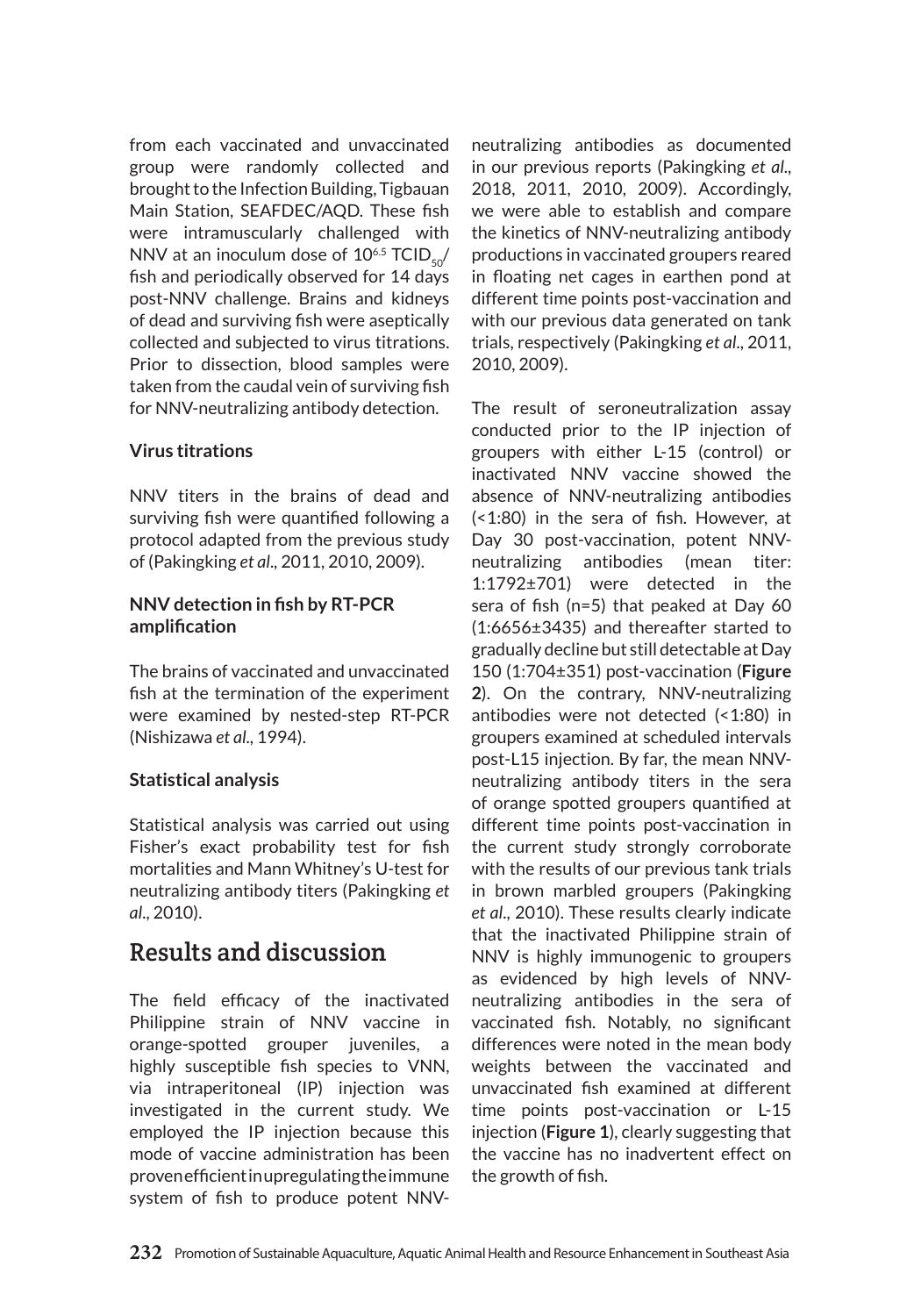Because natural occurrence of VNN in netcaged groupers in earthen pond in DBS was not encountered during the course of the pond experiment despite several cases of VNN in grouper juveniles encountered in the same area in the past, the field efficacy of the inactivated vaccine in grouper could not be clearly elucidated. Thus, to circumvent this problem, representative samples from both vaccinated and unvaccinated fish were randomly collected from the pond, brought to TMS of SEAFDEC/AQD and were subsequently challenged via intramuscular injection with the homologous virus at a dose of  $10^{6.5}$ TCID50/ fish at Day 30 post-vaccination. As a result, 25 % and nil mortality were obtained in unvaccinated and vaccinated fish, respectively (**Figure 3**). The survival rate obtained in pond-reared vaccinated fish challenged with the homologous NNV was evidently in consonance with the data that we obtained in our previous tank trials in brown marbled grouper (Pakingking *et al*., 2010). However, the mortality rate (25 %) obtained in Day 30 post-L-15 injected fish in the current study is lower compared with the result, i.e. 70 %, of our previous NNV challenge in brown marbled grouper similarly conducted at Day 30 post-L-15 injection. The difference observed in our previous and current study could be attributed to various factors including the body weight, age, species, and rearing conditions of the fish, and infectivity of the NNV used in the challenge experiments among others. For instance, in our previous report, the mean body weight (MBW) of tank-reared brown marbled groupers intramuscularly challenged with NNV at Day 30 post-L15 injection that resulted in 70 % mortality was only 12±2 g whereas in the current study, the MBW of orange-spotted groupers challenged with NNV that resulted in 25 % mortality was significantly higher, i.e. 21±1 g. Moreover, this hypothesis pertinent to the weightdependent susceptibility of groupers to NNV is further backed up by nil mortality obtained in groupers with a mean body weight of 176±19 g that were challenged with NNV at Day 120 post-L-15 injection (de la Peña *et al*., 2017). It is worth noting that approximately 50 % of the Day 120 L15-injected groupers challenged with NNV at  $10^{6.5}$  TCID<sub>50</sub>/fish commenced manifesting lethargy at Day 3 followed by abnormal swimming behavior at Day 4 post-NNV injection (**Table 1**). The abnormal swimming behavior however lasted for only about 7 days after NNV challenge. Surprisingly, these fish gradually resumed normal swimming behavior and apparent recovery at the termination of the experiment. High NNV titers (>10<sup>9</sup>  $TCID_{50}/g$ ) were detected in the brains of dead unvaccinated fish (**Table 1**). On the contrary, NNV was not detected in the brains of surviving vaccinated fish challenged with NNV (**Table 1**).

In summary, single administration of the monovalent formalin-inactivated NNV vaccine can effectively upregulate the production of NNV-neutralizing antibodies and concomitant conferment of protection against VNN in groupers especially during the early phase of growout culture in earthen ponds when these fish species are highly susceptible to the disease. Additionally, our current data also indicate the potential use of this inactivated vaccine against NNV infection in other grouper species and other warmwater marine fish species such as sea bass and pompano, particularly during the early phase of grow-out culture in earthen ponds or floating net-cages in the open sea, since mortalities of these fish species have been found to be caused by NNV strains belonging to a single genotype, i.e. RGNNV type.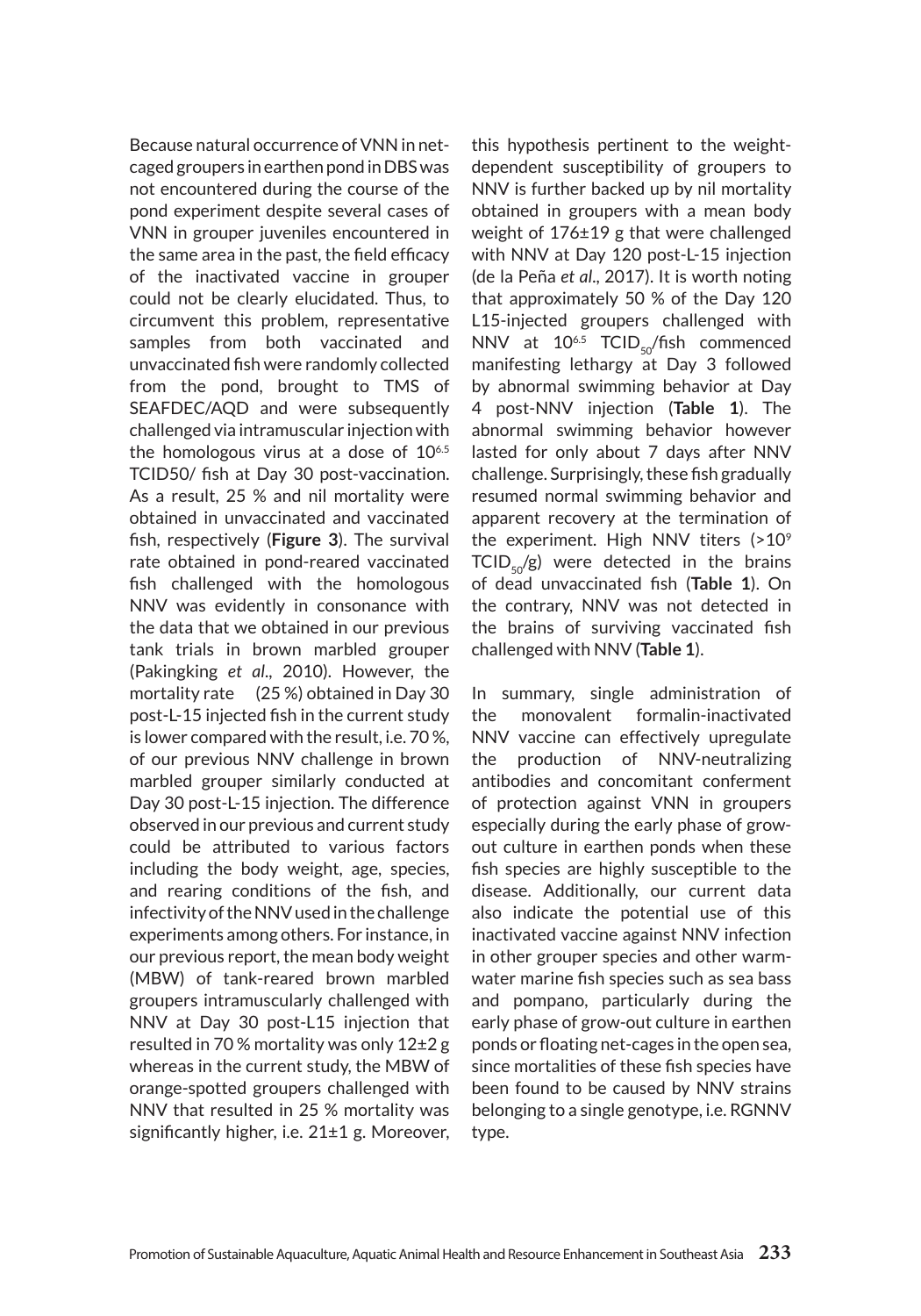

**Figure1.** Body weights (Mean ± SD) of vaccinated and unvaccinated orange-spotted groupers (*Epinephelus coioides*) examined at different time points post-vaccination



Figure 2. Neutralizing antibody titer (Mean ± SD) in the sera of vaccinated (Vac) and unvaccinated (Cnt) orange-spotted groupers (*Epinephelus coioides*) examined at different time points post-vaccination. The lowest detection limit is 1:80



**Figure 3.** Cumulative mortalities of unvaccinated ( $\bullet$ ) and vaccinated ( $\triangle$ ) orange-spotted grouper (*Epinephelus coioides*) juveniles intramuscularly injected with nervous necrosis virus at an inoculum dose of  $10^{6.5}$  TCID<sub>50</sub> fish<sup>-1</sup>.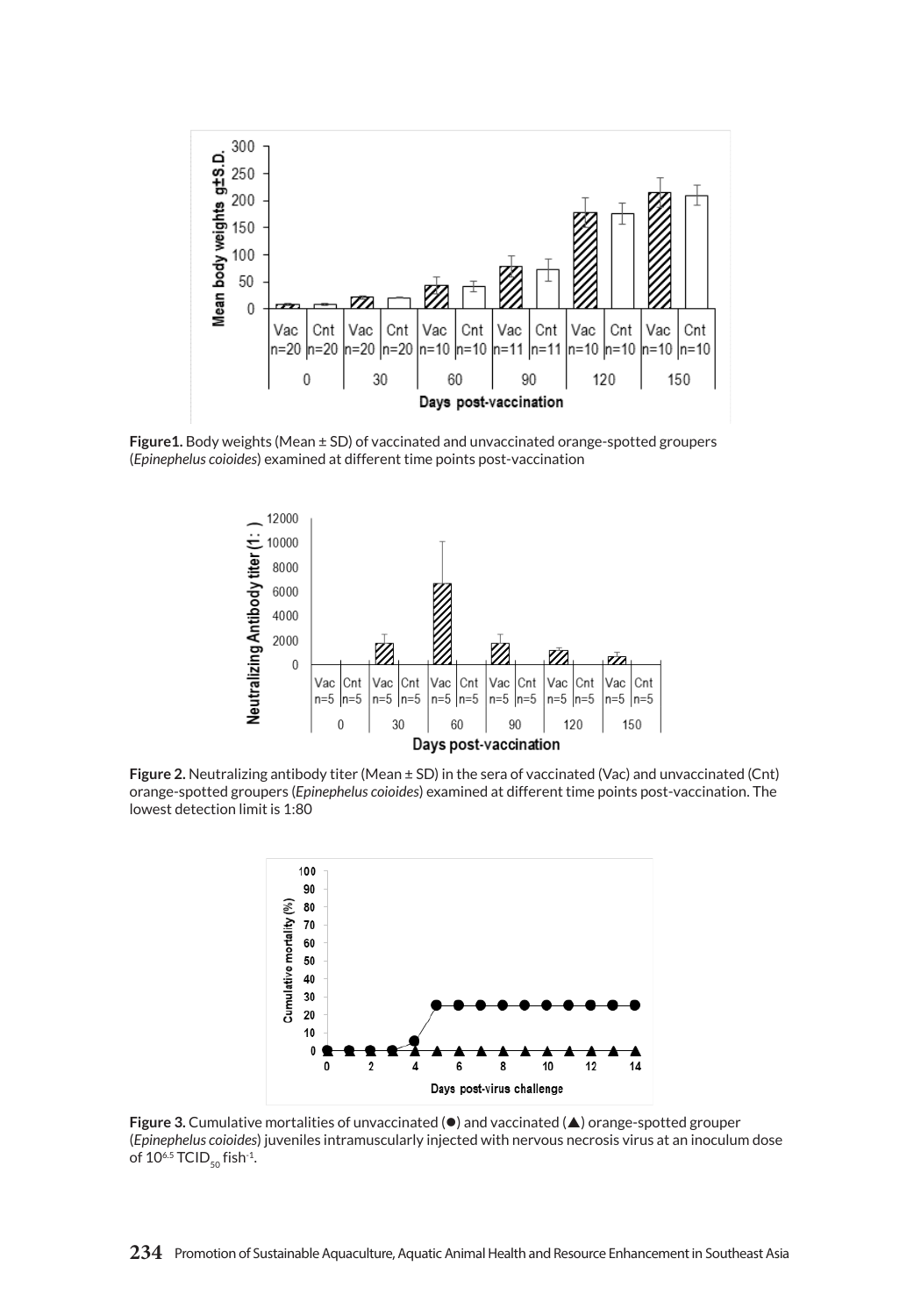| vaccination<br>Days post | No. of fish that died of<br>NNV infection/No. of<br>fish challenged with<br>[Mean body weight<br>NNV(%)<br>$[0.5 + 8]$ |                                         | Antibody titer before<br>(No. of fish examined)<br>e NNV challenge<br>ŧ |                      | after the NNV challenge<br>Antibody titer 1 month<br>(No. of fish examined) |                           | swimming behavior &<br>dark skin coloration*/<br>No. of fish challenged<br>exhibited abnormal<br>No. of fish that<br>with NNV (%) |               | behavior & dark skin<br>abnormal swimming<br>that recovered from<br>No. of surviving fish<br>coloration**/No.of<br>NNV challenge (%)<br>fish that survived |              | (No. of positive / total no.<br>brains of surviving fish<br>$\text{Log}_{10}$ TCID <sub>50</sub> $\text{g}^{\text{-1}}$ in the<br>examined at 1 month<br>post NNV challenge<br>of fish examined)<br>NNV Titer |                            |
|--------------------------|------------------------------------------------------------------------------------------------------------------------|-----------------------------------------|-------------------------------------------------------------------------|----------------------|-----------------------------------------------------------------------------|---------------------------|-----------------------------------------------------------------------------------------------------------------------------------|---------------|------------------------------------------------------------------------------------------------------------------------------------------------------------|--------------|---------------------------------------------------------------------------------------------------------------------------------------------------------------------------------------------------------------|----------------------------|
|                          | Vaccinated                                                                                                             | Control                                 | Vaccinated                                                              | Control              | Vaccinated                                                                  | Control                   | Vaccinated                                                                                                                        |               | Control Vaccinated                                                                                                                                         | Control      | Vaccinated                                                                                                                                                                                                    | Control                    |
| Day 30                   | $[21 \pm 3.4]$<br>0/20<br>$\widehat{\circ}$                                                                            | 5a/20<br>$[21 \pm 1]$<br>(25%)          | 92±701<br>5)<br>17                                                      | 80<br>$\overline{5}$ | 8192±2804<br>6                                                              | 576±143<br>$\overline{5}$ | 0/20<br>$\widehat{\circ}$                                                                                                         | 13/20<br>(65) | $\frac{4}{2}$<br>$\widehat{\odot}$                                                                                                                         | 8/15<br>(53) | (0/5)<br>م<br>أ                                                                                                                                                                                               | $4.42 \pm 0.02^b$<br>(5/5) |
| Day 120                  | $178 + 27$<br>0/20<br>$\odot$                                                                                          | $[176+19]$<br>0/20<br>$\widehat{\odot}$ | 52±286<br>$\overline{5}$<br>$\Xi$                                       | 80<br>$\overline{5}$ | 14336±5609<br>6                                                             | 704±351<br>$\overline{5}$ | 0/20<br>$\widehat{\odot}$                                                                                                         | 6/20<br>(30)  | ≸<br>$\odot$                                                                                                                                               | 6/20<br>(30) | (0/5)<br>$\mathring{\mathsf{I}}$                                                                                                                                                                              | $4.35 \pm 0.42^b$<br>(5/5) |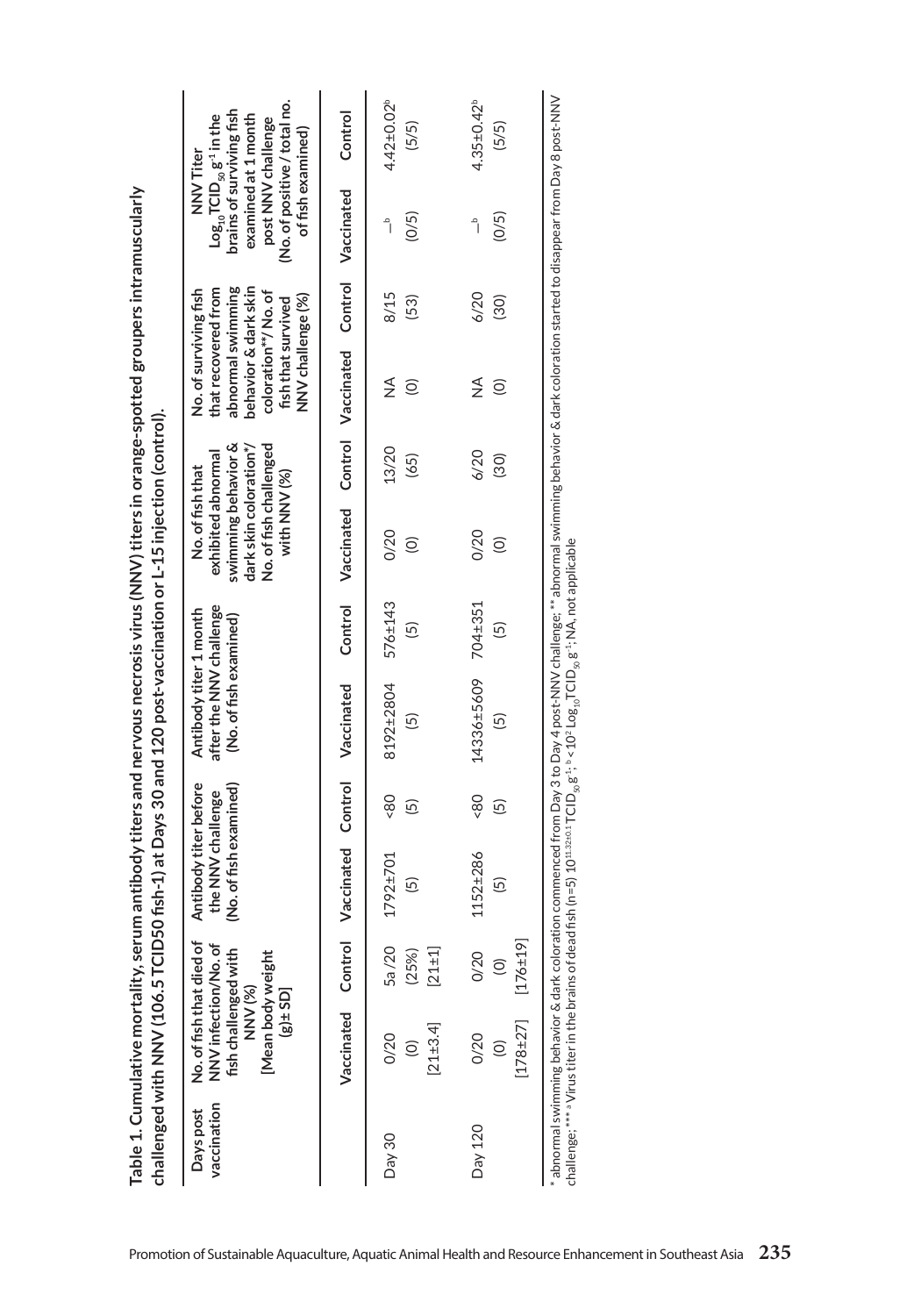## Acknowledgment

This study was funded by Government of Japan Trust Fund VI through the Regional Fish Disease Project (study code: FH01- F2015-T) and in part by SEAFDEC/ AQD. We express our heartfelt gratitude to Dr. Takuro Shibuno and Dr. Chihaya Nakayasu, former GOJ-TF managers, Dr. Koh Ichiro Mori, current GOJ-TF manager, and the Marine Fish Hatchery staff especially Mr. A. Gamuza.

## References

- Bandín, I., Souto, S. 2020. Betanodavirus and VER Disease: A 30-year Research Review. Pathogens 9. https://doi.org/10.3390/pathogens9020106
- Comps, M., Pépin, J.F., Bonami, J.R. 1994. Purification and characterization of two fish encephalitis viruses (FEV) infecting *Lates calcarifer* and *Dicentrarchus labrax*. Aquaculture 123, 1–10. https://doi. org/10.1016/0044-8486(94)90114-7
- de la Peña, L.D., Suarnaba, V.S., Jinky, A., Villacastin, B., Cabillon, N.A.R., Catedral, D.D., Faisan Jr, J.P. 2017. Susceptibility of Different Weight Ranges of *Epinephelus coioides* to Piscine Nodavirus. Bull. Eur. Ass. Fish Pathol 37, 16–22.
- Gomez, D.K., Sato, J., Mushiake, K., Isshiki, T., Okinaka, Y., Nakai, T. 2004. PCR-based detection of betanodaviruses from cultured and wild marine fish with no clinical signs. J. Fish Dis. 27, 603–608. https://doi.org/10.1111/j.1365-2761.2004.00577.x
- Iwamoto, T., Mise, K., Takeda, A., Okinaka, Y., Mori, K.-I., Arimoto, M., Okuno, T., Nakai, T. 2005. Characterization of Striped jack nervous necrosis virus subgenomic RNA3 and biological activities of its encoded protein B2. J. Gen. Virol. 86, 2807–2816. https://doi.org/10.1099/vir.0.80902-0
- Iwamoto, T., Nakai, T., Mori, K., Arimoto, M., Furusawa, I. 2000. Cloning of the fish cell line SSN-1 for piscine nodaviruses. Dis. Aquat. Org. 43, 81–89. https://doi.org/10.3354/dao043081
- Maeno, Y. (Japan I.R.C. for A.S., de la Pena, L.D., Cruz-Lacierda, E.R. 2002. Nodavirus infection in hatchery-reared orange-spotted grouper *Epinephelus coioides*: First record of viral nervous necrosis in the Philippines. Fish Pathology (Japan).
- Maeno, Y., Peña, L.D.D.L., Cruz-Lacierda, E.R. 2004. Mass Mortalities Associated with Viral Nervous Necrosis in Hatchery-Reared Sea Bass *Lates calcarifer* in the Philippines. Japan Agricultural Research Quarterly: JARQ 38, 69–73. https://doi.org/10.6090/jarq.38.69
- Mori, K. (Japan S.F.A., Mushiake, K., Arimoto, M. 1998. Control measures for viral nervous necrosis in striped jack (Pseudocaranx dentex). Fish Pathology (Japan).
- Mori, K., Nakai, T., Muroga, K., Arimoto, M., Mushiake, K., Furusawa, I. 1992. Properties of a new virus belonging to nodaviridae found in larval striped jack (*Pseudocaranx dentex*) with nervous necrosis. Virology 187, 368–371. https://doi.org/10.1016/0042-6822(92)90329-n
- Mushiake, K., Arimoto, M., Furusawa, T., Furusawa, I., Nakai, T., Muroga, K. 1992. Detection of antibodies against striped jack nervous necrosis virus (SJNNV) from brood stocks of striped jack. Nippon Suisan Gakkaishi. URL http://ir.lib.hiroshima-u.ac.jp/00025668 (accessed 6.11.20).
- Mushiake, K., Nishizawa, T., Nakai, T., Furusawa, I., Muroga, K. 1994. Control of VNN in Striped Jack : Selection of Spawners Based on the Detection of SJNNV Gene by Polymerase Chain Reaction (PCR). Fish Pathology 29, 177–182. https://doi.org/10.3147/jsfp.29.177
- Nakai, T., Sugaya, T., Nishioka, T., Mushiake, K., Yamashita, H. 2009. Current Knowledge on Viral Nervous Necrosis (VNN) and its Causative Betanodaviruses.
- Nishizawa, T., Furuhashi, M., Nagai, T., Nakai, T., Muroga, K. 1997. Genomic classification of fish nodaviruses by molecular phylogenetic analysis of the coat protein gene. Appl. Environ. Microbiol. 63, 1633–1636.